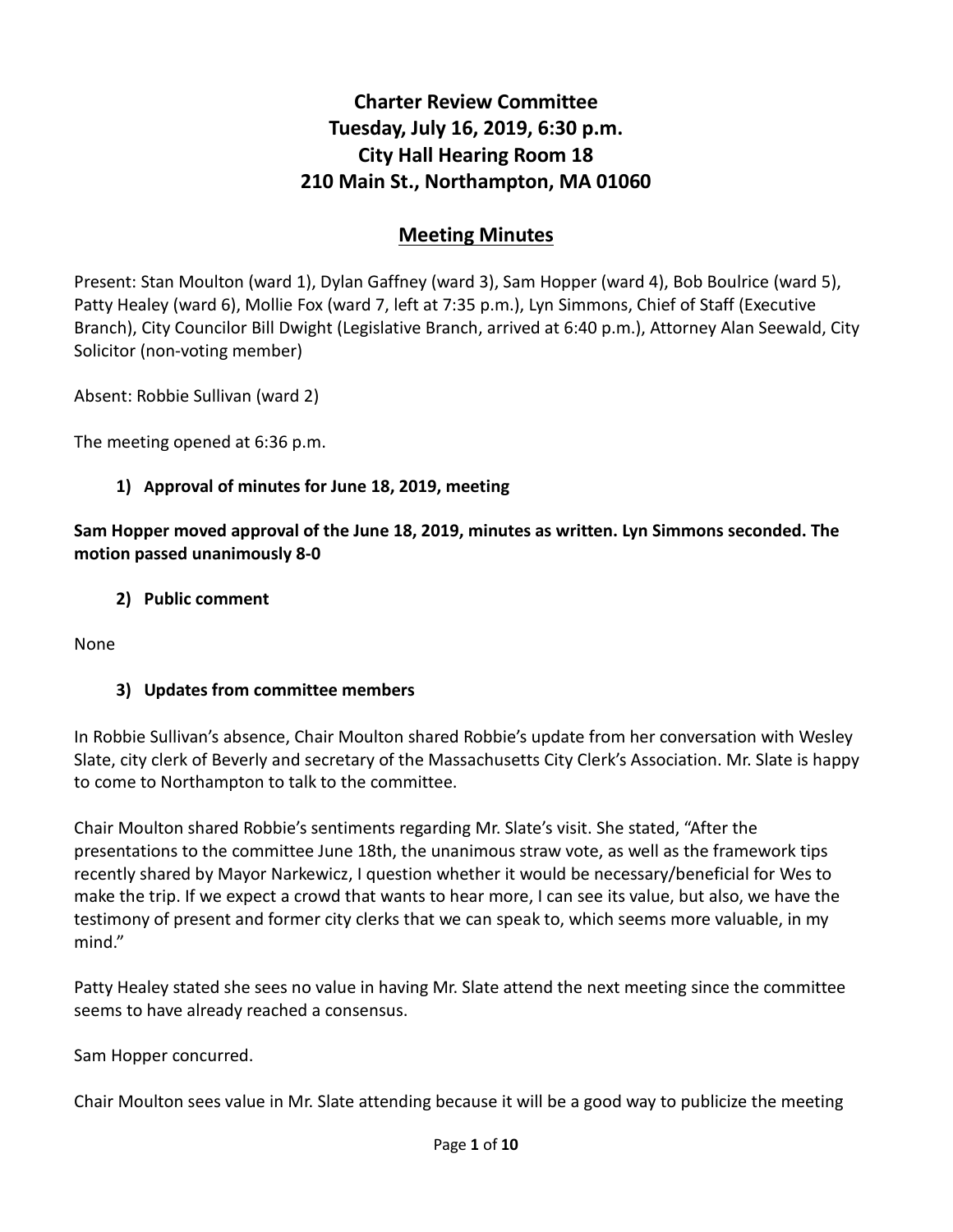and could potentially draw more comments from the public.

Councilor Dwight arrived at 6:40 p.m.

Councilor Dwight has no objections to hearing from more people on this topic. He stated someone from a municipal association will offer a broader perspective and it is important to hear what other agencies think.

Lyn Simmons questioned whether Mr. Slate would be speaking about his role as city clerk or whether he would be speaking as a representative of the Massachusetts City Clerk's Association. Speaking as a representative of the City Clerk's Association holds more weight in her eyes.

Chair Moulton will reach out to Mr. Slate to get a better understanding on what position he will be speaking from and invite him to the August 20<sup>th</sup> meeting. Chair Moulton will also reach out to the Gazette to publicize the meeting.

#### **4) Report by subcommittee on outreach to underrepresented communities, consideration of "Re-Energizing Democracy Recommendations" and discussion of action plan**

The Charter Review Committee subcommittee met prior to the meeting. Its members are Mollie Fox, Patty Healey, and Councilor Dwight. Patty Healey reported that the subcommittee talked about whether the charter has flaws that aren't recognized and also why people don't participate. The subcommittee also spoke about the Re-Energizing Democracy report and agreed that the report did most of what the subcommittee would like to do. Patty stated that forums and meetings were held in underrepresented communities but most of the recommendations were not actualized. The subcommittee came to no agreement on whether the charter has any barriers but it is still important to have conversations and invite people to participate in discussion. Patty mentioned two ideas that were brought up although were not discussed. The first is an ombudsperson who would be charged with doing some of the report's work and implementing some of its recommendations. The second idea is a preamble to the charter which would shape the values of the community and indicate that the city values participation from all communities.

Patty Healey stated she spoke with someone from the Pioneer Valley Workers Center (PVWC) and while they were interested in talking six months ago, and would like to participate, now is not a good time for their community. Possibly later into the fall would be a better time.

Councilor Dwight stated that municipal voting privileges for undocumented individuals was a discussion at one point but that poses conflicts because people are reluctant to expose themselves.

Lyn Simmons stated the intent was to submit something relating to this matter for the July  $16<sup>th</sup>$  meeting, but further conversations are needed because voting requires people to register and that in turn causes concerns for people.

Councilor Dwight recommends reviewing the charter with an eye towards finding out if there is something that creates barriers in toto or if there are certain aspects that create barriers that haven't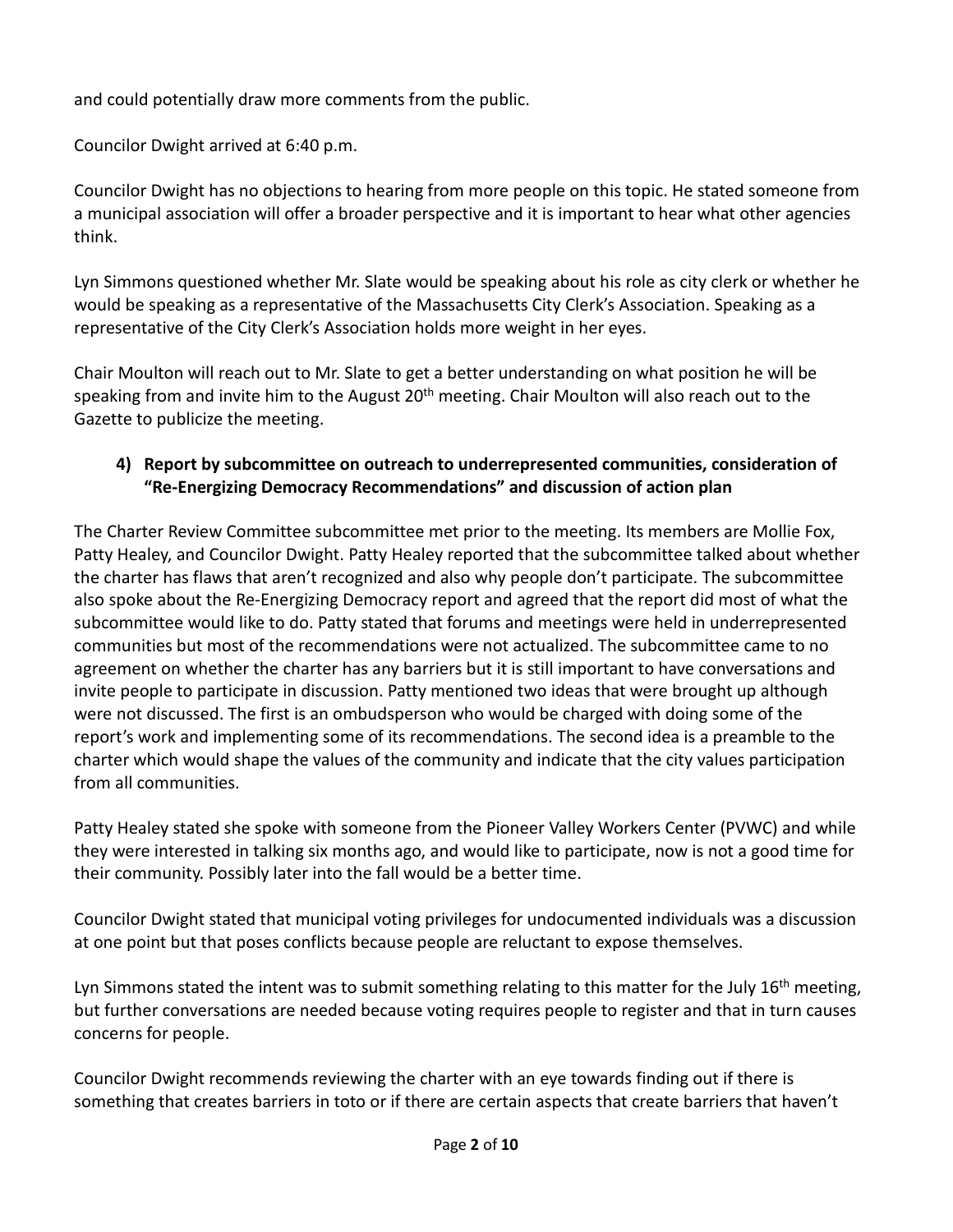been identified before. Councilor Dwight mentioned the Holyoke Charter because years ago it was designed to disenfranchise whole neighborhoods by removing ward representation when Latino populations started to grow. He stated nothing overt will be found in Northampton's charter whether intentional or not, but if anything can be identified, that is a start.

Mollie Fox stated that these conversations should be done in tandem with the outreach because of the time constraint and identifying flaws in the charter without participation from individuals in underrepresented communities is uncomfortable. Mollie furthered that the Re-Energizing Democracy report mentioned the city's commitment in overcoming barriers and questioned whether the city can sustain that commitment for the Charter Review Committee meetings, even by implementing just a few strategies like translation services or child care.

Lyn Simmons stated she doesn't know about the child care piece but the committee can always make a request for translation services.

Chair Moulton mentioned that the report indicated UMass Translation Services and Pioneer Valley Interpreters as possible resources.

Councilor Dwight offered the International Language Institute as well.

Councilor Dwight stated there was a member of the public at the subcommittee meeting who was concerned that the subcommittee is just focusing on race because there is also class, transgender and sexual identity, etc., to focus on. All of these individuals feel they don't have access either, not just those of a different race.

Mollie Fox questioned whether the preamble would just be lip service because it would be naming the struggles and letting individuals know what the committee has attempted.

Councilor Dwight stated that sometimes it is important to describe aspirations because it is a start.

Chair Moulton asked what happened with the emerging leaders program involving Casa Latina and Healthy Hampshire, which was identified on page 7 of the Re-Energizing Democracy report.

Councilor Dwight stated that Casa Latina collapsed for a number of reasons but mostly for lack of participation. There is a fair amount of turnover in certain communities which makes it hard for organizations to remain cohesive.

Lyn Simmons offered that the Northampton Housing Authority has to have at least one tenant member on its board from one of the housing authority complexes. The last two times the city had to appoint someone, it was incredibly difficult. The city conducted outreach to the tenant associations and posted notices in the buildings. It took quite a while for someone to self-identify that they wanted to be on the board.

Councilor Dwight stated the Planning and Sustainability Director Wayne Feiden could come talk to the committee because the Planning Department was directly involved in the Re-Energizing Democracy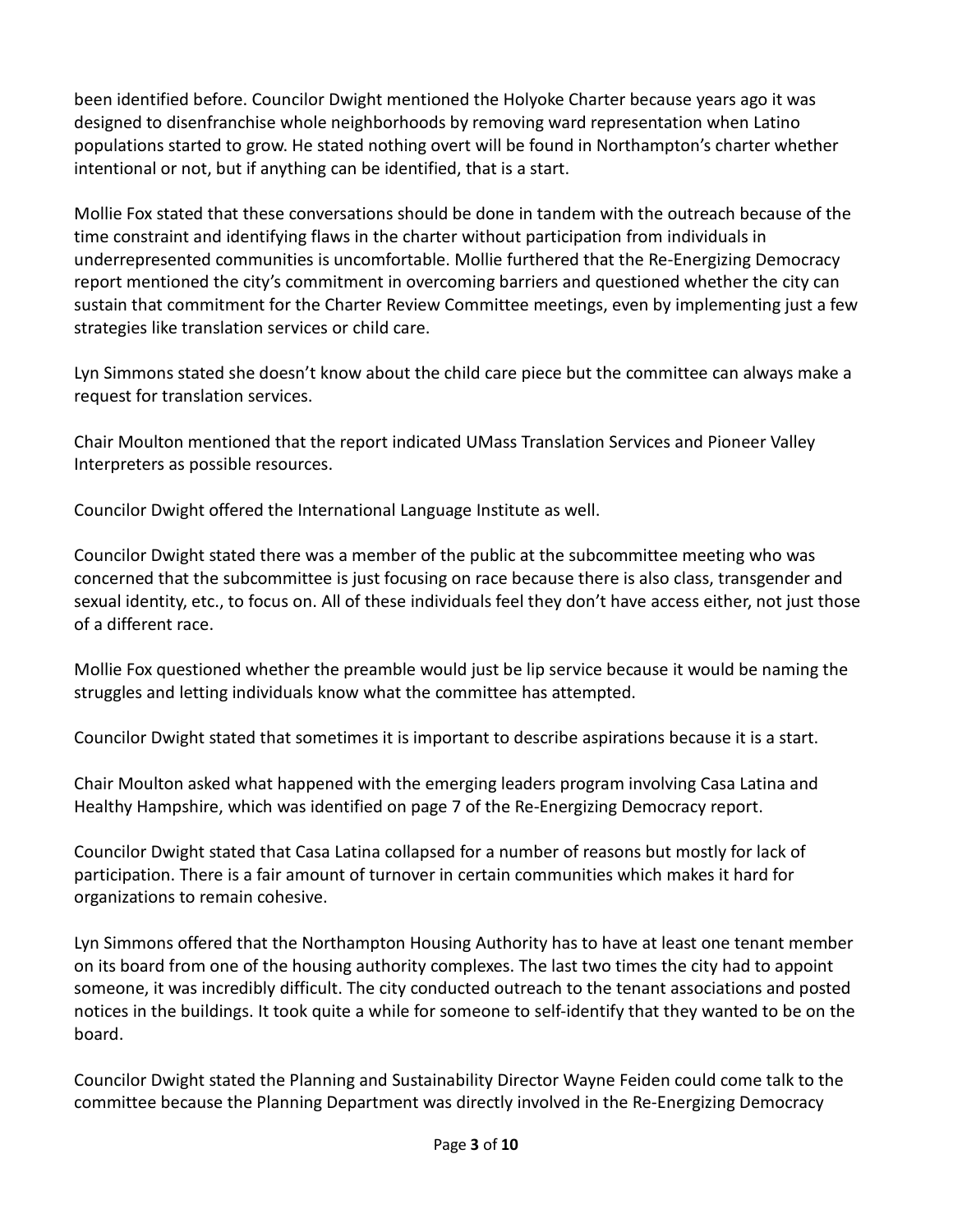#### report.

Chair Moulton will invite Wayne Feiden to the August 20<sup>th</sup> meeting.

Chair Moulton stated that one avenue to pursue is outreach to the housing authority because that seems to have been the most successful outreach in the past.

Councilor Dwight stated that using the housing authority might be a problem because they are an authority group and residents might be reluctant to participate. It might be worth a shot but not sure it cultivates trust.

At this time, the subcommittee doesn't have recommendations but will meet again and identify a plan going into the fall.

Councilor Dwight stated that Grow Food Northampton is currently holding farmers markets at Florence Heights, Hampshire Heights and Meadowbrook. He mentioned that being available for individuals would be better than going to door-to-door and being available and approachable to have a conversation in an informal way might be productive. Tabling is something that will provide a point of contact and if the committee could get even one person interested, that would be a huge step.

Bob Boulrice stated it would be helpful to have a handout that lists all the boards and committees that are available for people to participate in. Introducing someone to a new role would be a good start.

Attorney Seewald stated that is not necessarily related to the charter.

Chair Moulton stated that the committee – a one-year committee that is part of a city that has committed to sustain engagement in underrepresented communities – needs to do what it can to engage these communities.

Attorney Seewald stated that the charge of the committee is to make recommendations on the charter and his job is to keep the committee on the topic of the charter. He furthered that these are all important things to do but if you go door-to-door, what will you say to people about the charter when they open the door? Attorney Seewald does not see how it fits into the charge of the committee.

Mollie Fox asked, in terms of the tabling piece, if the subcommittee should determine what kind of materials could be available. She also asked who on the committee could speak to someone in another language.

Chair Moulton stated it would be a good use of the subcommittee's time to determine which materials to use.

No one on the committee identified themselves as being able to speak with non-English speaking individuals.

Sam Hopper stated that Google Translate has come a long way and works really well. All that is needed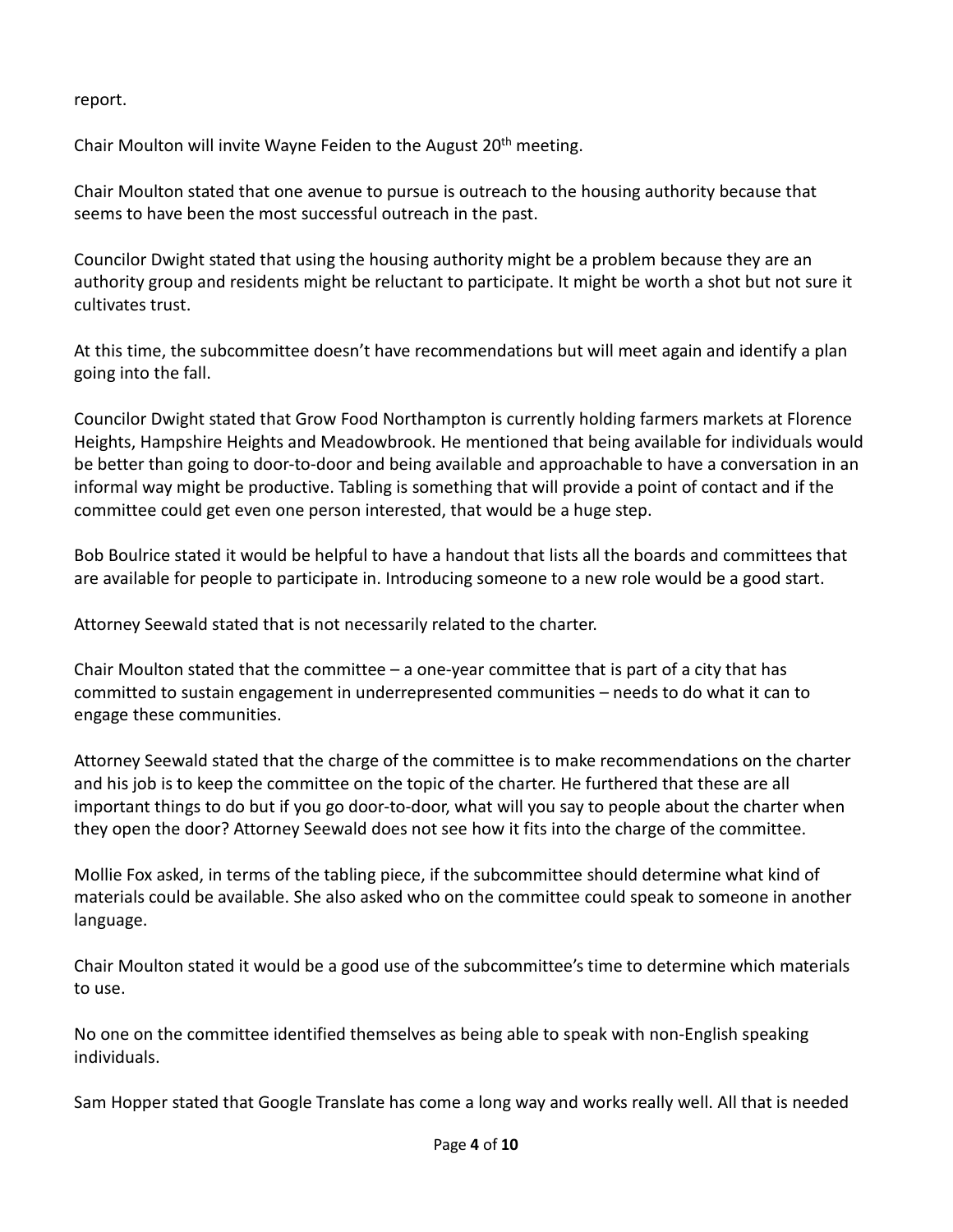is a smart phone or a computer.

Chair Moulton asked if the mayor's office would be willing to pay for flyers or handouts to be printed in multiple languages.

Lyn Simmons will ask but doesn't see why not.

Patty Healey wonders if there are any of the same members on the Human Rights Commission today, as there were when the Re-Energizing Democracy report was conducted.

Lyn Simmons will check the membership list but there has been a lot of turnover since then.

Mollie Fox left the meeting at 7:35 p.m.

The committee took a recess at 7:36 p.m. and reconvened at 7:38 p.m.

#### **5) Further discussion and vote on possible amendment to Section 3-7 (Temporary Absence of the Mayor) (see Attachment 1)**

Chair Moulton explained that this amendment clarifies that if the mayor is absent 10 business days or less, he or she will delegate authority to the appropriate official and only if the temporary absence exceeds 10 business days does the city council president then serve.

**Councilor Dwight moved approval of the amended language (attached) to Section 3-7. Sam Hopper seconded. The motion passed unanimously 7-0 by roll call vote.** 

**6) Further discussion and vote on proposals to extend conflict of interest to immediate family members in Article 2 (Legislative Branch) Section 2-3 (Prohibitions); Article 3 (Executive Branch) Section 3-1 (Mayor: Qualifications; Term of Office; Compensation; Prohibitions); and Article 4 (School Committee) Section 4-3 (Prohibitions) (see Attachment 2)**

#### **Relative to Section 2-3 (Legislative Branch, Prohibitions), Councilor Dwight moved to put the item on the floor for purposes of discussion. Sam Hopper seconded.**

Councilor Dwight understands the intent and motivation of this amendment but believes it's more applicable to the school committee because of individuals not being able to participate in this year's budget discussions because of a spouse being a teacher. However, the city council is different because it doesn't create a budget and doesn't hire in the same way the school committee does. The proposed provision precludes an entire household – that could be politically engaged and might not agree politically – from running and serving.

Attorney Seewald questioned whether that could be fixed by excluding elected positions.

Councilor Dwight stated municipal employees are already limited enough and this would limit them even more. Additionally, it might preclude someone from holding a job that might really need a job.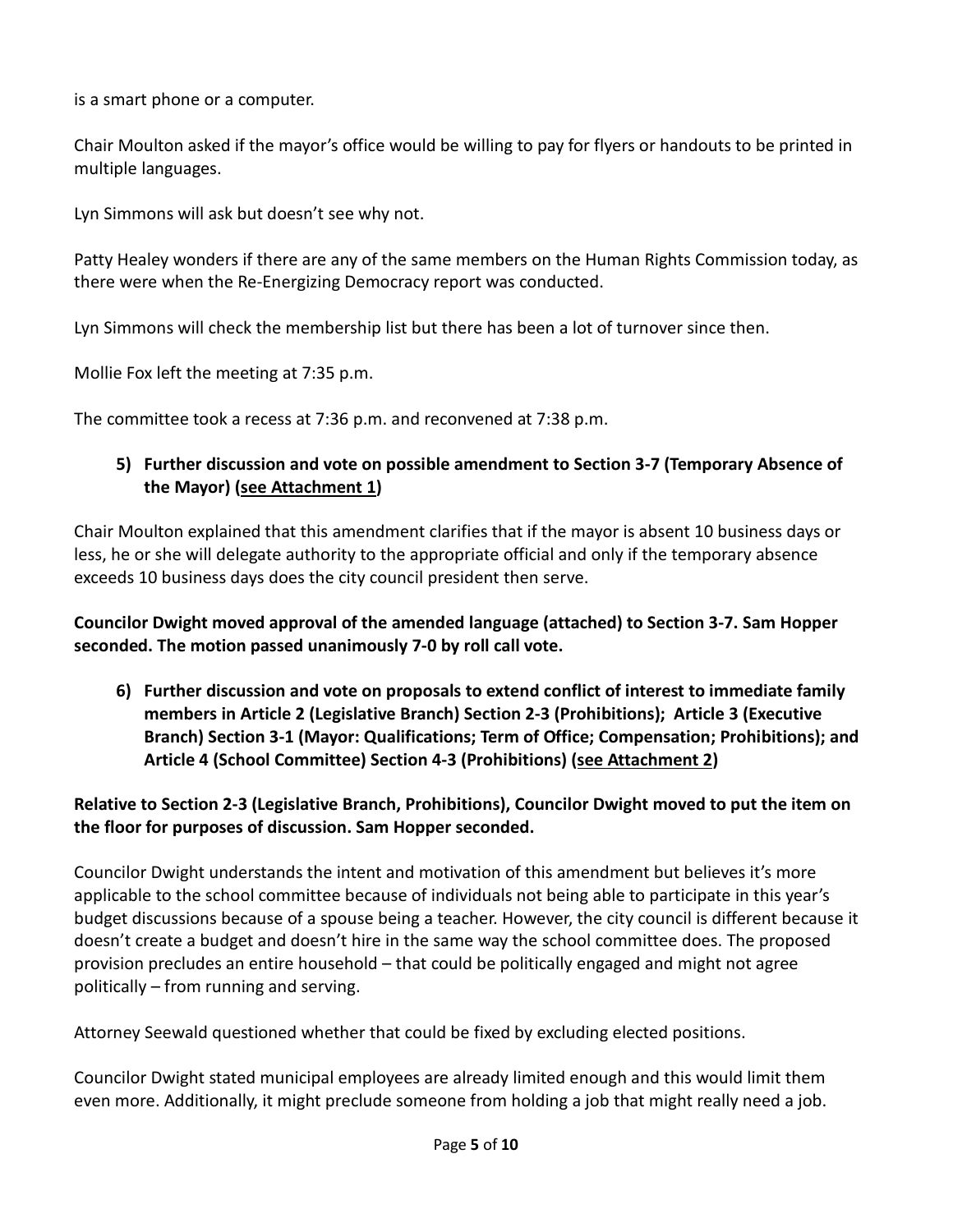Sam Hopper stated she doesn't want to put up any more barriers for people running for office because generally there aren't enough candidates as it is. She believes that the city council isn't an issue but the school committee is. However, the prohibition on immediate family members should be limited to the school department.

Patty Healey believes the proposed provision is too restrictive.

Dylan Gaffney concurred.

**The motion to amend the language failed unanimously 7-0 by a roll call vote.** 

#### **Relative to Section 3-1 (Executive Branch, Mayor: Qualifications; Term of Office; Compensation; Prohibitions), Councilor Dwight moved approval for purposes of discussion. Sam Hopper seconded.**

Councilor Dwight believes this prohibition makes sense since the mayor is the executive authority in charge of making appointments to jobs. However, he would like to amend the language to include, "with the exception of elected positions."

Attorney Seewald stated that means the mayor's spouse could run for city council.

Councilor Dwight stated it would be up to the public to decide but that individual shouldn't be denied the opportunity to run.

Lyn Simmons asked if this language is even necessary because conflict of interest law might already preclude an immediate family member of the mayor from working for the city.

Attorney Seewald stated that an immediate family member of the mayor probably wouldn't be able to be appointed to a compensated city position but doesn't believe there is anything prohibiting the mayor's immediate family from running for office. However, Attorney Seewald hasn't been asked this question and will inquire with the State Ethics Commission.

Chair Moulton wonders what the mayor's reasoning was for introducing this prohibition.

Lyn Simmons stated she will confirm with the mayor but her understanding is that while the mayor has always taken the stance of never having an immediate family member working under his administration, nothing is set in stone precluding it from happening. She furthered that there may be undue pressure on a department head to hire that individual solely because of the relationship.

Attorney Seewald stated that the mayor wanted to impose the restriction on school committee and extended it to all elected bodies in fairness.

**Councilor Dwight moved to table this discussion until Attorney Seewald has a chance to talk with the State Ethics Commission. Lyn Simmons seconded. The motion passed unanimously 7-0.**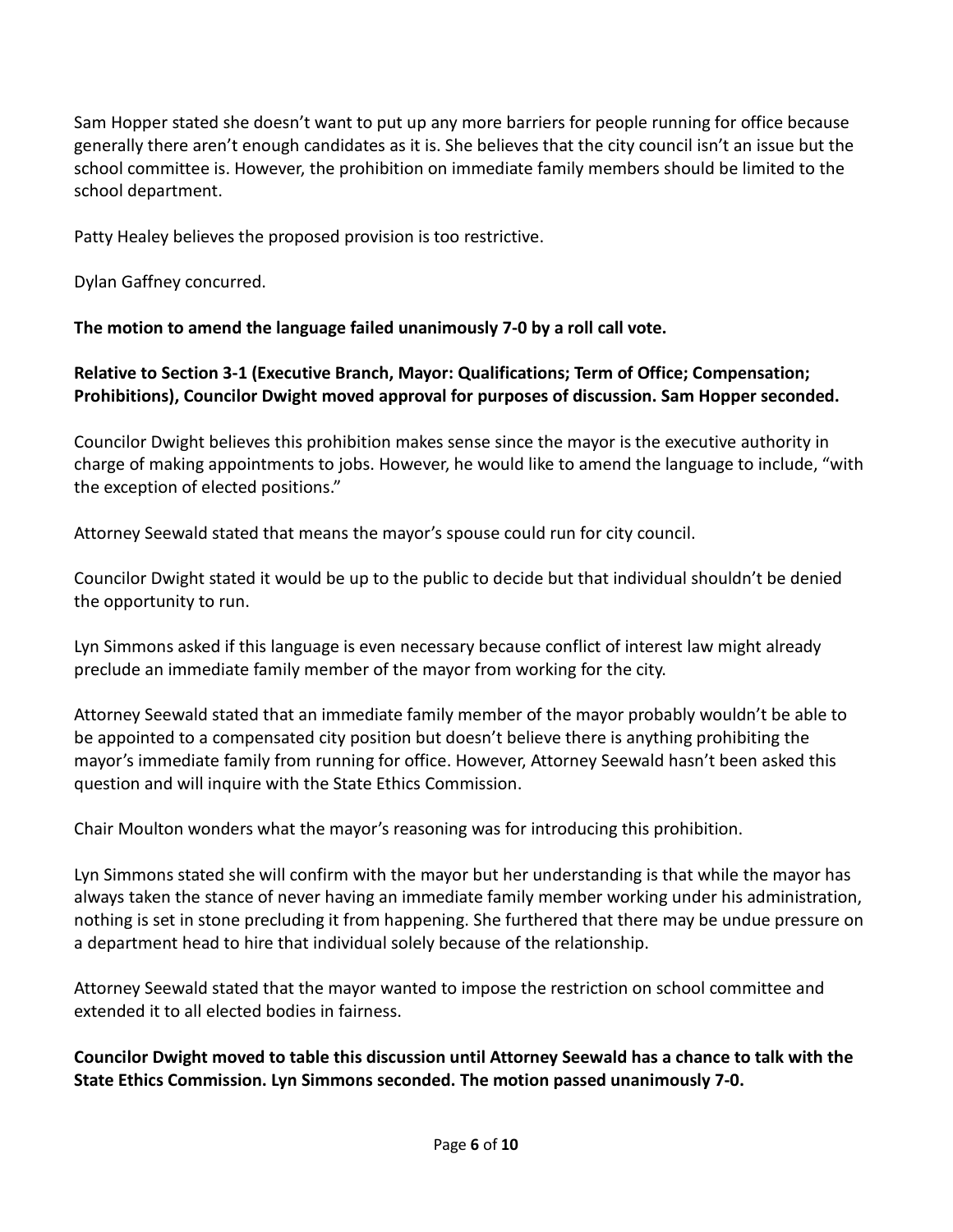**Relative to Section 4-3 (School Committee, Prohibitions), Councilor Dwight moved approval for purposes of discussion. Sam Hopper seconded.** 

**Sam Hopper moved to amend the suggested language to include, "within the school department". Councilor Dwight seconded.** 

Patty Healey stated that she disagrees with this language as it is too restrictive because the only time there is a conflict is during collective bargaining. She furthered that two members of a household can represent different sides of a conflict and if school committee members take an oath to represent the interests of the schools then they have to take that seriously. The assumption of a conflict is there but is not always the case.

Councilor Dwight stated it is different because there are currently two members of the school committee that can't participate as school committee members and it's not just during collective bargaining. These members can't participate in any discussions about the budget because the school committee is a hiring body with authority over teachers.

Sam Hopper stated that certain school committee members were advised by the State Ethics Commission not to vote on the budget because it is a direct financial interest.

Lyn Simmons stated that by adopting this language, the committee could prevent something in the future because if two or three more members of the school committee had a spouse in the school system, how would a budget be adopted?

Chair Moulton stated that the current prohibition states, "No former member of the school committee shall hold any compensated appointed city office or city employment until 1 year following the date on which that member's service on the school committee terminated." He questioned whether it is advisable to add a similar prohibition for immediate family members.

Attorney Seewald does not see the value in adding a cooling-off period. This prohibition is about avoiding situations where school committee members can't carry out one of their two primary functions.

**The motion to amend the language to specify that the prohibition only applies to positions "within the school department" passed unanimously 7-0 by roll call vote.** 

**The motion to approve the suggested language, "No immediate family member of a school committee member shall hold a compensated city position within the school department," passed unanimously 7-0 by roll call vote.** 

Chair Moulton stated that the mayor suggested the same prohibition be extended to Smith Vocational Trustees to align them with the school committee. This would mean adding the same sentence at the end of Section 5-4, "No immediate family member of a school committee member shall hold a compensated city position within that school department."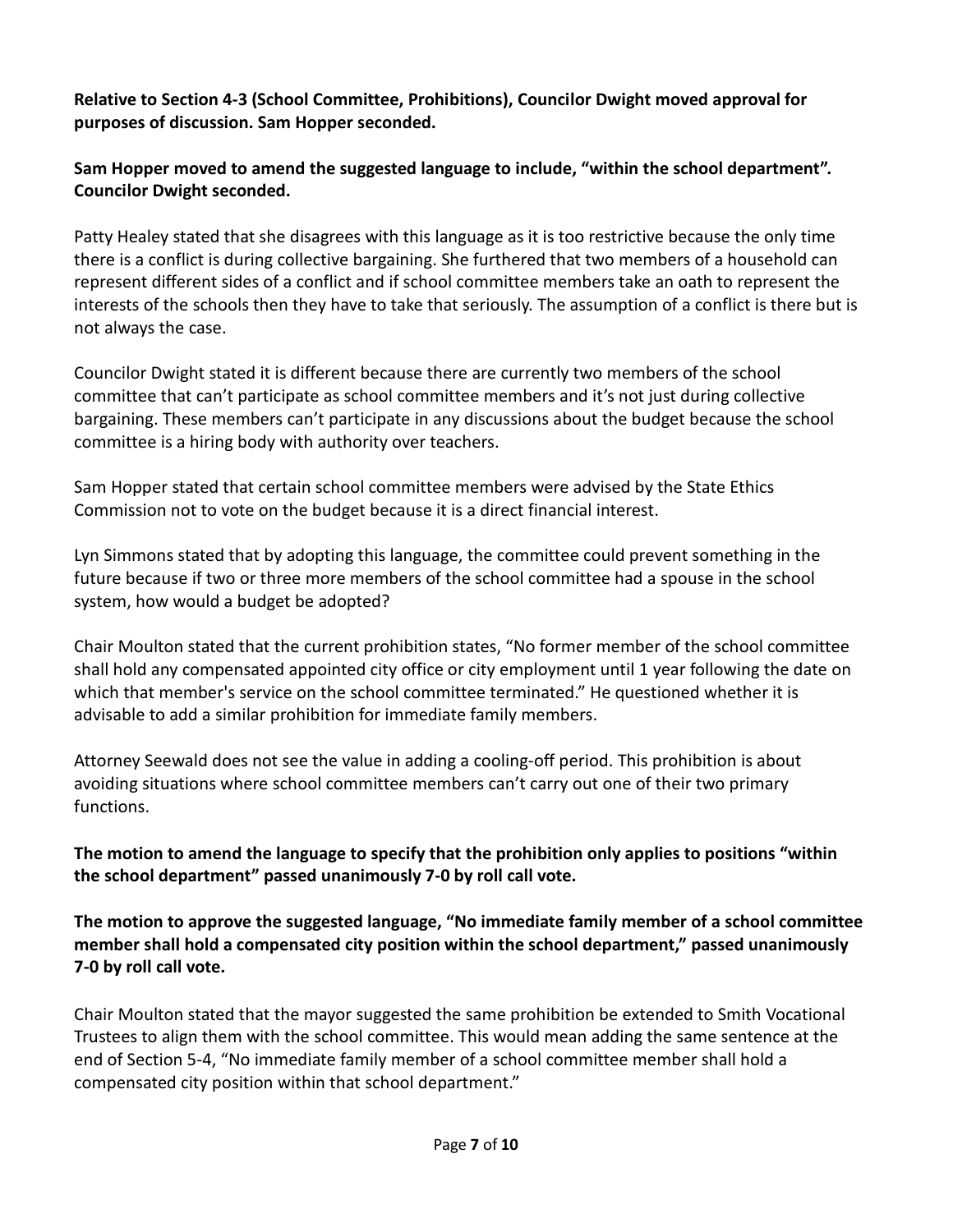Chair Moulton furthered that there is nothing under Section 5-4 that specifies that Smith Vocational Trustees, who are similar to school committee members, are prohibited from holding another compensated city position.

Councilor Dwight wonders if this is already precluded under state law.

Councilor Dwight stated that the language for the school committee members should specify that no immediate family member of a school committee member shall hold a compensated city position within the Northampton Public Schools school department. This will allow someone to have a partner working at Smith Vocational because there is no crossover.

**Councilor Dwight moved to reopen the vote for purposes of amending. Sam Hopper seconded. The motion passed unanimously 7-0.**

**Councilor Dwight moved the amended motion to specify, "within the Northampton Public Schools school department". Lyn Simmons seconded. The motion passed unanimously 7-0 by roll call vote.** 

Attorney Seewald will research this issue but the problem could be solved by inserting, "No superintendent of Smith Vocational School shall hold a compensated city position. No immediate family member shall hold another compensation position within the Smith Vocational School department.

Councilor Dwight stated he has seen trustees with family members working at Smith Vocational.

Chair Moulton questioned whether the following sentence should be added as well, "No former member of the school committee shall hold any compensated appointed city office or city employment until 1 year following the date on which that member's service on the school committee terminated."

Attorney Seewald stated that the mayor's intent was to equalize the school committee and Smith Vocational trustees so it does seem reasonable and there is neither a legal prohibition nor legal requirement.

Attorney Seewald stated that it gets tricky because two trustees have paid positions by virtue of their office, which are the mayor and the superintendent.

**Councilor Dwight moved to table this discussion so Attorney Seewald can reference state law and the committee can be better informed for a vote next meeting. Sam Hopper seconded. The motion passed unanimously 7-0.**

### **7) Discussion and vote on possible revisions to Section 3-9 (Vacancy in Office of Mayor) (see Attachment 3)**

Chair Moulton sees two problems in the current language. The first is that the language does not explicitly spell out that a "regular election" refers to a city election on a two-year cycle whether or not the mayor is on the ballot. Chair Moulton stated that Attorney Seewald's interpretation is that if there is a vacancy at a next regular election, which could be mid-term in the mayor's term, then a new mayor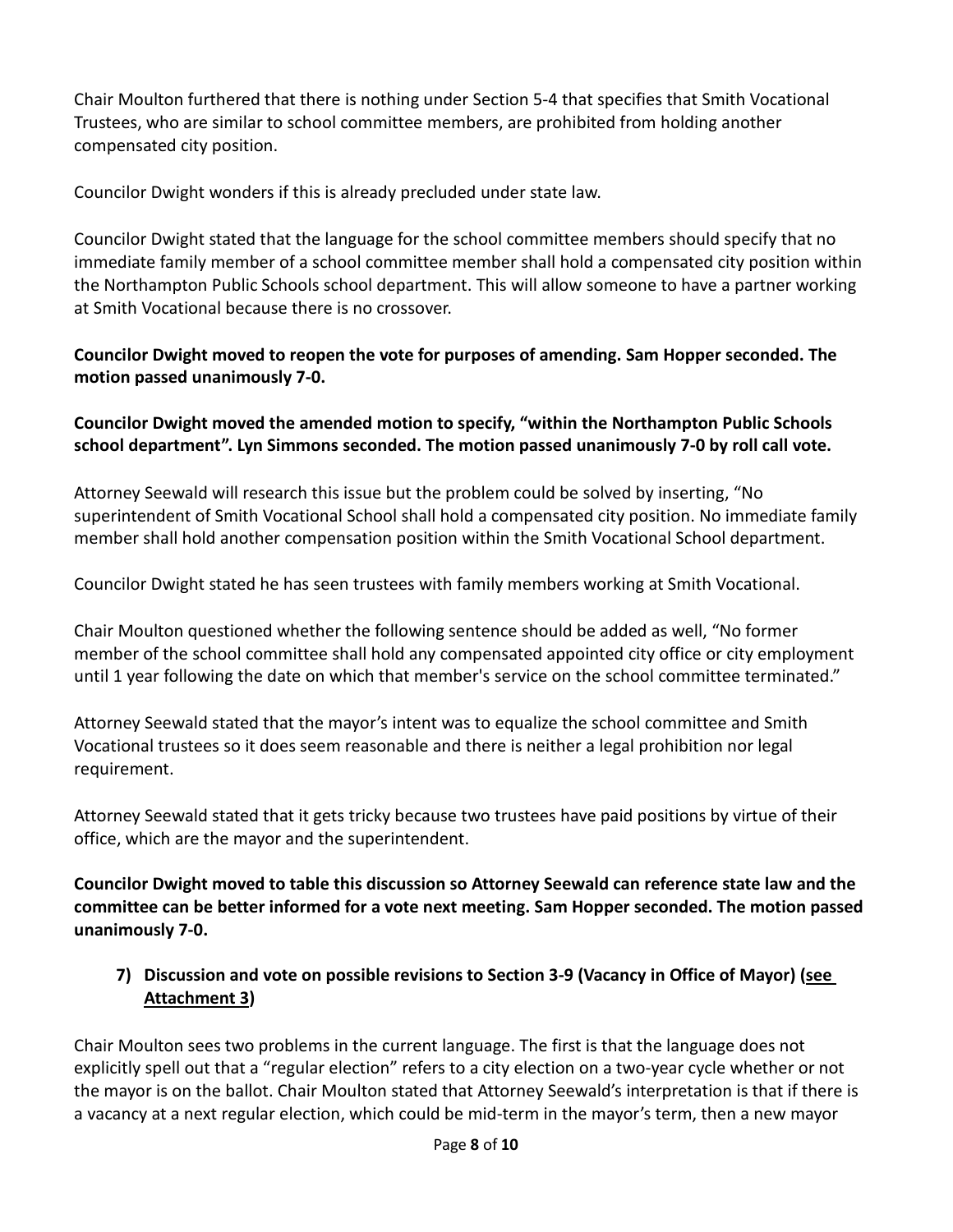would be elected for a full four-year term. The second problem is that there is language in subsection (a) that states, "If a vacancy in the office of the mayor occurs prior to the 18<sup>th</sup> month of the term," there would be a special election except if there is a regular city election scheduled within 120 days. Chair Moulton furthered that this can't happen because the next regular city election would be in November and this is impossible. He stated that this is easy to fix by removing the last sentence.

Attorney Seewald stated that with his reading of the existing text, the intent is to have a mayor elected at a special election only be effective until the next the regular election when a new mayor is elected for a four-year term. If the mayor is elected, and dies the next day, the city won't want a special election in 90 days to elect a new mayor to a four-year term. When it gets past the point of the next regular election being available to elect a mayor at the time of the vacancy, then there would be either a special election until the next regular election when the mayor would be on the ballot. He doesn't believe there is a failure to account for a four-year term but there is an inconsistency with subsection (b). The second part of the following sentence needs to be deleted, "The city council president serving as mayor under this subsection shall take office immediately *and serve for the balance of the then unexpired term*." He stated that anytime the city council president takes over, it should specify that the city council president takes over immediately. It should also say that someone elected at a special election should take over immediately. There are a few tweaks to make the charter clearer but there is no inherent flaw.

Councilor Dwight stated that this section is new with this charter and is more detail-oriented. If all the subsections are read together, then the clock works and this section allows the city to run smoothly in a time of transition.

Attorney Seewald is concerned about the 120 day time frame because it doesn't work. He's also not sure if the other time frames work. He would be more comfortable if someone charted the time frame because he's not sure why the cutoff of 120 days was decided. Taking out papers, getting signatures, etc., cannot happen in 120 days.

Councilor Dwight stated that if there is a preliminary election, then the window gets smaller.

Attorney Seewald stated that even if there was ranked choice voting, the dates still don't add up. However, it would eliminate the need for a preliminary election.

Councilor Dwight stated he would feel much better if the city clerk looked at the time frame as she is the best resource for working the dates backwards.

Chair Moulton clarified that when referring to the next regular city election the intent is, if it was this year's election, and the mayor resigned, the mayor would then be on the ballot again.

**Councilor Dwight moved the deletion of the following sentence out of subsection (a), "If a regular city election is to be held within 120 days following the date the vacancy is created a special election need not be held and the office shall be filled by vote at the regular city election." Patty Healey seconded. The motion passed unanimously 7-0 by roll call vote.** 

**Councilor Dwight moved to insert a period after "immediately" in subsection (b) and remove the**